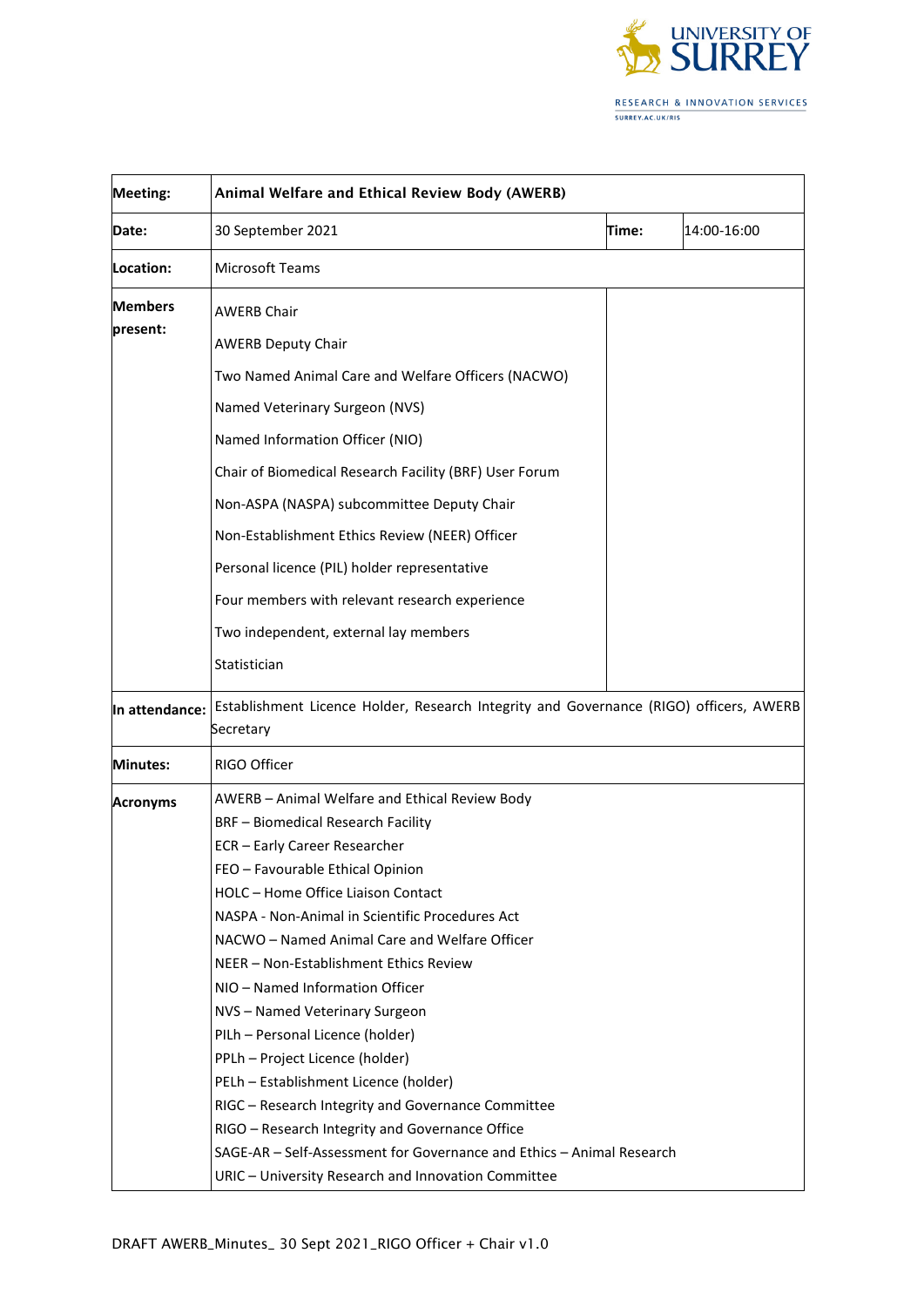

## Agenda Items:

| Item# |                                                                                                                                                                                                                                                                                                                                                                                                                                                    | <b>Action</b>                                                           |
|-------|----------------------------------------------------------------------------------------------------------------------------------------------------------------------------------------------------------------------------------------------------------------------------------------------------------------------------------------------------------------------------------------------------------------------------------------------------|-------------------------------------------------------------------------|
| 1.    | <b>Welcome and Apologies</b>                                                                                                                                                                                                                                                                                                                                                                                                                       |                                                                         |
|       | The Chair of AWERB welcomed all committee members and<br>introductions were made.<br>One apology received from: Head of Research Integrity and<br>Governance Office.                                                                                                                                                                                                                                                                               | Apologies for absence<br>to be sent to Chair in<br>advance of meetings. |
| 2.    | Approval of minutes and Update on actions from previous meeting<br>(7 <sup>th</sup> July 2021)                                                                                                                                                                                                                                                                                                                                                     |                                                                         |
|       | Minutes of the previous AWERB meeting (held on 7th 2021) were<br>approved, with no revisions.<br>From this meeting on, AWERB aims to make meeting minutes publicly<br>available. Location of hosting still to be decided and discussed off-line;<br>Mechanism of sign off by AWERB members: minutes draft will be<br>circulated to members for review and formal approval to be obtained<br>at the next meeting before posting the minutes online. |                                                                         |
|       | <b>Action log</b>                                                                                                                                                                                                                                                                                                                                                                                                                                  |                                                                         |
|       | An update was provided on ongoing and completed actions (items<br>references from previous minutes as per action log).                                                                                                                                                                                                                                                                                                                             |                                                                         |
|       | New Chair of NASPA appointed and announced                                                                                                                                                                                                                                                                                                                                                                                                         | Complete                                                                |
|       | (4) AWERB Chair to review AWERB NASPA and NEER processes<br>with Head of RIGO and relevant Chairs. Ongoing.                                                                                                                                                                                                                                                                                                                                        | Ongoing                                                                 |
|       | (4iii) Secondary availability licence approved under Chair's<br>Action in April 2021-                                                                                                                                                                                                                                                                                                                                                              | Researcher to present<br>at next AWERB<br>meeting                       |
|       | (4v) PPL Tracker added to Action Log as additional spreadsheet                                                                                                                                                                                                                                                                                                                                                                                     | Complete                                                                |
|       | (6iv) further guidance for NEER process being developed (to<br>feed into review of processes) with feedback from previous<br>applicants                                                                                                                                                                                                                                                                                                            | Ongoing (NEER Officer<br>and NASPA Chair)                               |
|       | (8iii) presentation of new equipment available in BRF to be<br>made to AWERB at next meeting                                                                                                                                                                                                                                                                                                                                                       | Chair of BRF User<br>Forum to present                                   |
|       | (9ii) AWERB TORs approved by RIGC                                                                                                                                                                                                                                                                                                                                                                                                                  | Complete                                                                |
|       | (10i) Annual Review of Concordat to be presented at next<br>meeting along with Concordat Action Plan (item 9 from 20-01-<br>2021)                                                                                                                                                                                                                                                                                                                  | Chair to present at<br>next AWERB meeting                               |
|       | (11i) AWERB Members Survey shared and preliminary results<br>to be presented by RIGO Officer                                                                                                                                                                                                                                                                                                                                                       |                                                                         |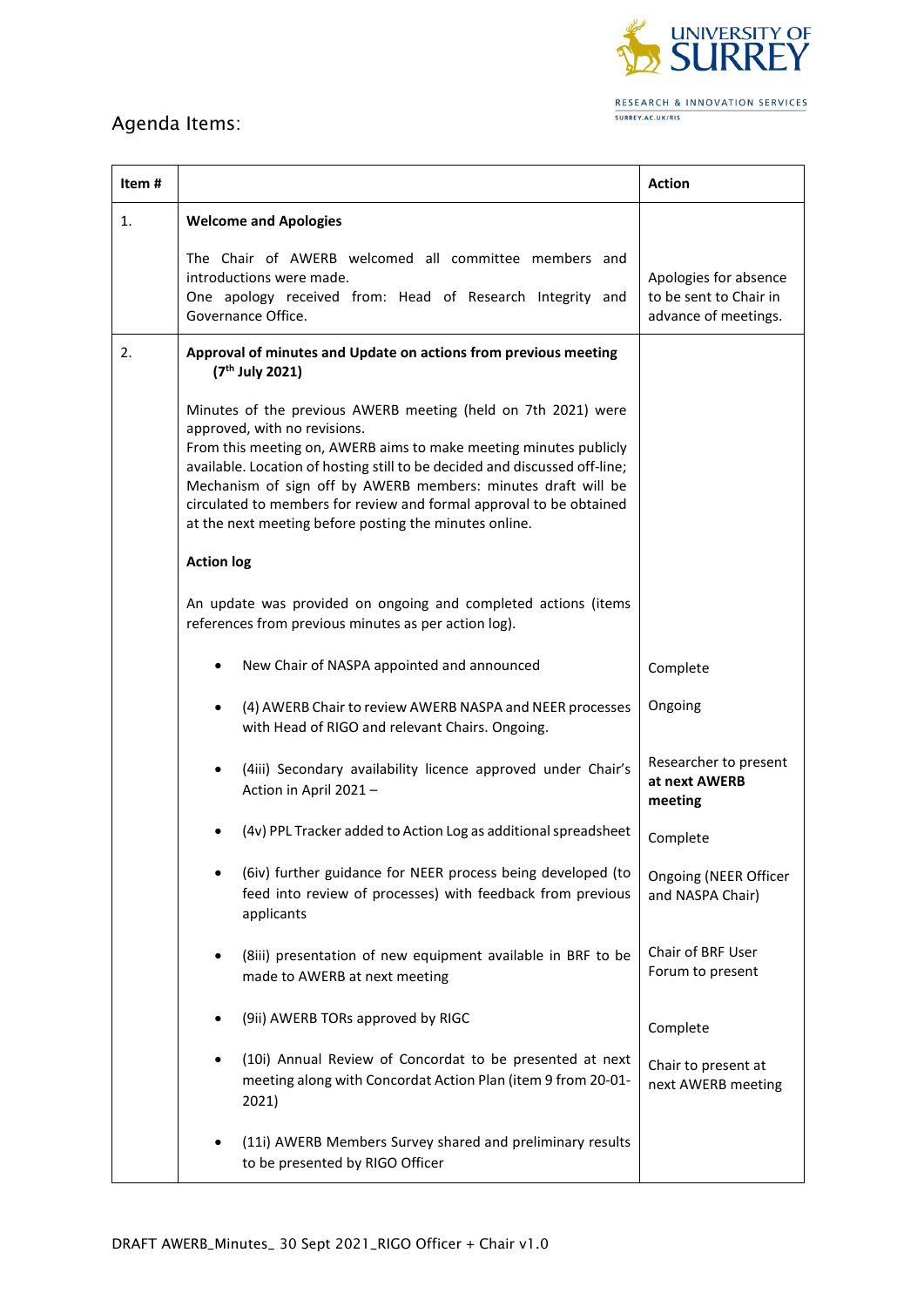

RESEARCH & INNOVATION SERVICES SURREY.AC.UK/RIS  $\overline{\phantom{0}}$ 

|    | (12) Review of mechanism to feedback any revisions from HO<br>on PPL applications back to AWERB<br>Discussion about length of service of members on AWERB (discussed                                                                                                                                                                                                                                                                                                                                                                                                                                                                                            | Full report to be<br>shared by RIGO Officer<br>(by next meeting)<br>Chair to work with                                                                                                                                                |
|----|-----------------------------------------------------------------------------------------------------------------------------------------------------------------------------------------------------------------------------------------------------------------------------------------------------------------------------------------------------------------------------------------------------------------------------------------------------------------------------------------------------------------------------------------------------------------------------------------------------------------------------------------------------------------|---------------------------------------------------------------------------------------------------------------------------------------------------------------------------------------------------------------------------------------|
|    | under Item 4iv below).                                                                                                                                                                                                                                                                                                                                                                                                                                                                                                                                                                                                                                          | <b>HOLC</b>                                                                                                                                                                                                                           |
| 3. | Discussion: papers from Named Persons, NASPA Chair, NEER Officer                                                                                                                                                                                                                                                                                                                                                                                                                                                                                                                                                                                                |                                                                                                                                                                                                                                       |
|    | Reports submitted ahead of meeting and shared with AWERB<br>members via Sharepoint site.                                                                                                                                                                                                                                                                                                                                                                                                                                                                                                                                                                        |                                                                                                                                                                                                                                       |
|    | There were no queries raised, but NC3Rs 3Rs self-assessment tool<br>discussed for future use by AWERB.                                                                                                                                                                                                                                                                                                                                                                                                                                                                                                                                                          |                                                                                                                                                                                                                                       |
| 4. | AWERB member survey: preliminary analysis                                                                                                                                                                                                                                                                                                                                                                                                                                                                                                                                                                                                                       |                                                                                                                                                                                                                                       |
|    | Presentation given by RIGO Officer. Discussion about key themes<br>arising:<br>Training requirements for all members. Chair putting<br>i.<br>together Induction and Training Package. Would welcome<br>input from already existing sources to be sent to AWERB<br>mailbox by members                                                                                                                                                                                                                                                                                                                                                                            | <b>ALL</b> to submit links and<br>materials of existing<br>training to Chair via<br>AWERB inbox (by end                                                                                                                               |
|    | Communication. To be discussed.<br>ii.                                                                                                                                                                                                                                                                                                                                                                                                                                                                                                                                                                                                                          | of October)                                                                                                                                                                                                                           |
|    | Engagement. Concerns raised about responses indicating<br>iii.<br>limited time and energy to AWERB participation. Review of<br>membership by Chair.                                                                                                                                                                                                                                                                                                                                                                                                                                                                                                             | Ongoing (by next<br><b>AWERB</b> meeting)                                                                                                                                                                                             |
|    | Membership & meetings. Chair to review and approach<br>iv.<br>members individually.                                                                                                                                                                                                                                                                                                                                                                                                                                                                                                                                                                             |                                                                                                                                                                                                                                       |
|    | Ethics. Discussion whether this should be a part of training<br>۷.<br>for all. Ideas floated about Inviting external speakers.<br>Discussion to be continued.                                                                                                                                                                                                                                                                                                                                                                                                                                                                                                   |                                                                                                                                                                                                                                       |
|    | vi. Non-protected animal use: Consensus that non-protected<br>animal use should be reviewed locally. Constructive<br>discussions about how this may be carried out effectively and<br>efficient to be continued.                                                                                                                                                                                                                                                                                                                                                                                                                                                |                                                                                                                                                                                                                                       |
| 5  | Review of a new PPL application                                                                                                                                                                                                                                                                                                                                                                                                                                                                                                                                                                                                                                 |                                                                                                                                                                                                                                       |
|    | Presentation from Applicant "Sleep and brain plasticity across the<br>lifespan".<br>Applicant was asked to describe in more detail the surgical procedures<br>involved - the nature of the cranial implants, and the telemetry<br>devices to be surgically implanted.<br>Main concerns were raised about:<br>Technical nature of language used in the non-technical<br>i.<br>summary that needs to be accessible to lay person.<br>Whether adjustments to enrichment have been considered<br>ii.<br>for animals with implants<br>whether the implantation of two devices in two anatomical<br>iii.<br>locations under one surgery should be considered a single | Comments and queries<br>to be collated and<br>emailed to applicant<br>by AWERB<br>Secretary/Chair for<br>them to respond.<br>Response to be shared<br>via Sharepoint.<br><b>Decision to be made</b><br>by next AWERB<br>meeting (ALL) |